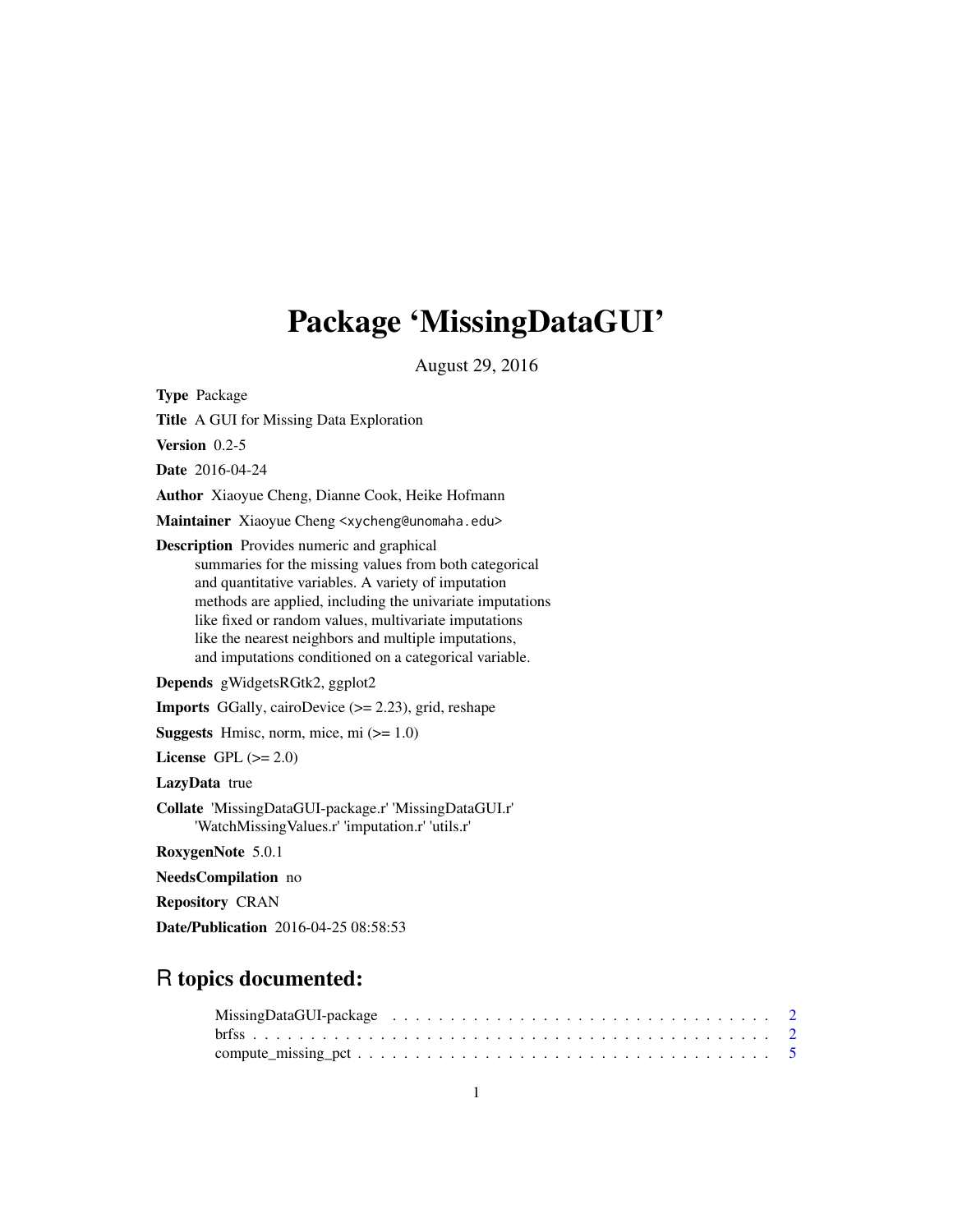#### <span id="page-1-0"></span> $2 \t\t b$ rfss

| 12 |
|----|
|    |
|    |
|    |
|    |
|    |
|    |
|    |

MissingDataGUI-package

*A Graphical User Interface for Exploring Missing Values in Data*

## Description

This package was designed mainly for the exploration of missing values structure, and results of imputation, using static graphics and numerical summaries. A graphical user interface (GUI) makes it accessible to novice users.

## References

Xiaoyue Cheng, Dianne Cook, Heike Hofmann (2015). Visually Exploring Missing Values in Multivariable Data Using a Graphical User Interface. Journal of Statistical Software, 68(6), 1-23. doi:10.18637/jss.v068.i06

## Examples

```
if (interactive()) {
    MissingDataGUI()
}
```
brfss *The Behavioral Risk Factor Surveillance System (BRFSS) Survey Data, 2009.*

#### Description

The data is a subset of the 2009 survey from BRFSS, an ongoing data collection program designed to measure behavioral risk factors for the adult population (18 years of age or older) living in households.

## Usage

data(brfss)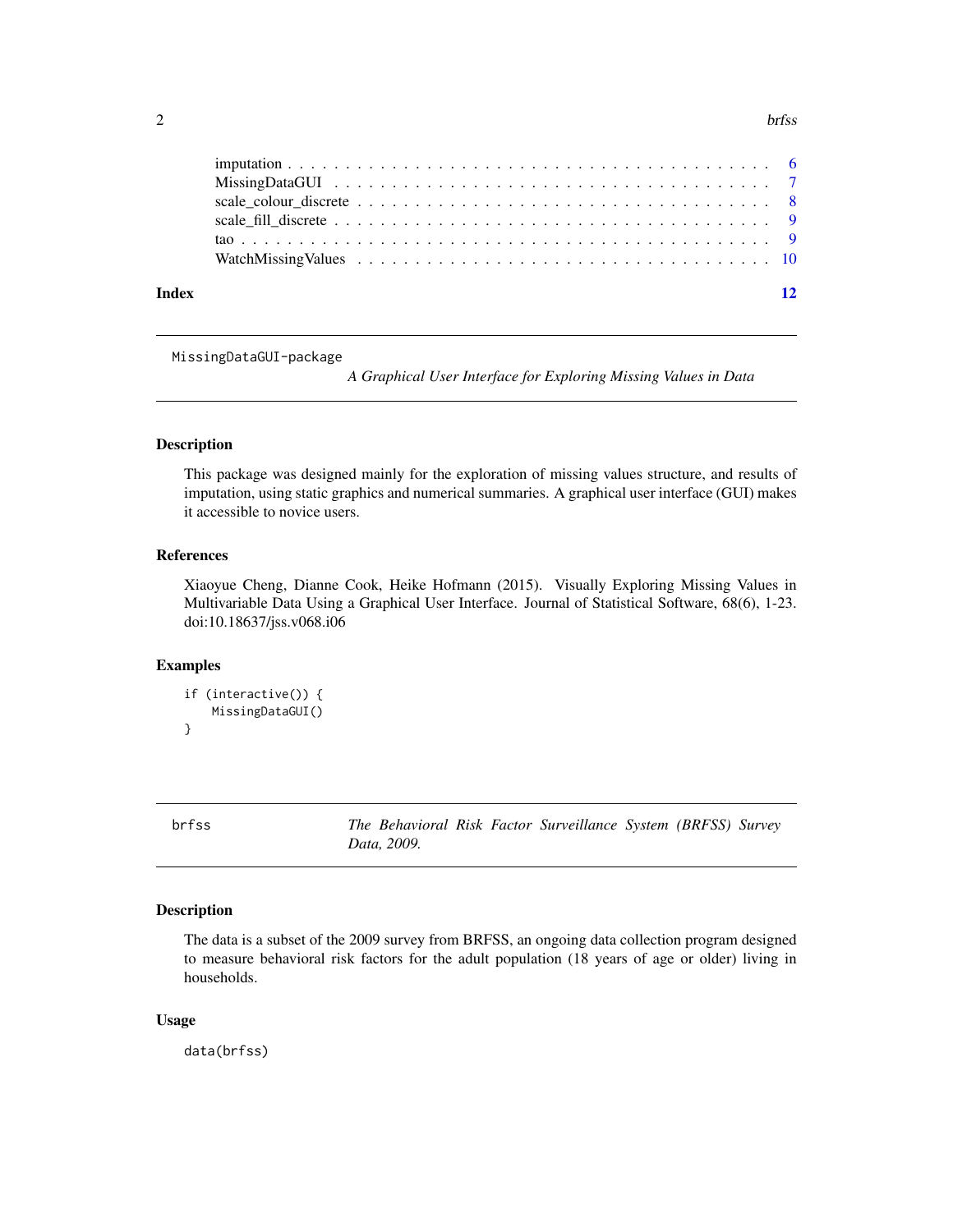brfss 3

#### Details

Also see the codebook: [http://ftp.cdc.gov/pub/data/brfss/codebook\\_09.rtf](http://ftp.cdc.gov/pub/data/brfss/codebook_09.rtf)

Format: a data frame with 245 observations on the following 34 variables.

- STATE A factor with 52 levels. The labels and states corresponding to the labels are as follows. 1:Alabama, 2:Alaska, 4:Arizona, 5:Arkansas, 6:California, 8:Colorado, 9:Connecticut, 10:Delaware, 11:District of Columbia, 12:Florida, 13:Georgia, 15:Hawaii, 16:Idaho, 17:Illinois, 18:Indiana, 19:Iowa, 20:Kansas, 21:Kentucky, 22:Louisiana, 23:Maine, 24:Maryland, 25:Massachusetts, 26:Michigan, 27:Minnesota, 28:Mississippi, 29:Missouri, 30:Montana, 31:Nebraska, 32:Nevada, 33:New Hampshire, 34:New Jersey, 35:New Mexico, 36:New York, 37:North Carolina, 38:North Dakota, 39:Ohio, 40:Oklahoma, 41:Oregon, 42:Pennsylvania, 44:Rhode Island, 45:South Carolina, 46:South Dakota, 47:Tennessee, 48:Texas, 49:Utah, 50:Vermont, 51:Virginia, 53:Washington, 54:West Virginia, 55:Wisconsin, 56:Wyoming, 66:Guam, 72:Puerto Rico, 78:Virgin Islands
- SEX A factor with levels Male Female.
- AGE A numeric vector from 7 to 97.
- HISPANC2 A factor with levels Yes No corresponding to the question: are you Hispanic or Latino?
- VETERAN2 A factor with levels 1 2 3 4 5. The question for this variable is: Have you ever served on active duty in the United States Armed Forces, either in the regular military or in a National Guard or military reserve unit? Active duty does not include training for the Reserves or National Guard, but DOES include activation, for example, for the Persian Gulf War. And the labels are meaning: 1: Yes, now on active duty; 2: Yes, on active duty during the last 12 months, but not now; 3: Yes, on active duty in the past, but not during the last 12 months; 4: No, training for Reserves or National Guard only; 5: No, never served in the military.
- MARITAL A factor with levels Married Divorced Widowed Separated NeverMarried UnmarriedCouple.
- CHILDREN A numeric vector giving the number of children less than 18 years of age in household.
- EDUCA A factor with the education levels 1 2 3 4 5 6 as 1: Never attended school or only kindergarten; 2: Grades 1 through 8 (Elementary); 3: Grades 9 through 11 (Some high school); 4: Grade 12 or GED (High school graduate); 5: College 1 year to 3 years (Some college or technical school); 6: College 4 years or more (College graduate).
- EMPLOY A factor showing the employment status with levels 1 2 3 4 5 7 8. The labels mean  $-1$ : Employed for wages; 2: Self-employed; 3: Out of work for more than 1 year; 4: Out of work for less that 1 year; 5: A homemaker; 6: A student; 7: Retired; 8: Unable to work.
- INCOME2 The annual household income from all sources with levels <10k 10-15k 15-20k 20-25k 25-35k 35-50k 50-75k >75k Dontknow Refused.
- WEIGHT2 The weight without shoes in pounds.
- HEIGHT3 The weight without shoes in inches.
- PREGNANT Whether pregnant now with two levels Yes and No.
- GENHLTH The answer to the question "in general your health is" with levels Excellent VeryGood Good Fair Poor Refused.
- PHYSHLTH The number of days during the last 30 days that the respondent's physical health was not good. -7 is for "Don't know/Not sure", and -9 is for "Refused".
- MENTHLTH The number of days during the last 30 days that the respondent's mental health was not good. -7 is for "Don't know/Not sure", and -9 is for "Refused".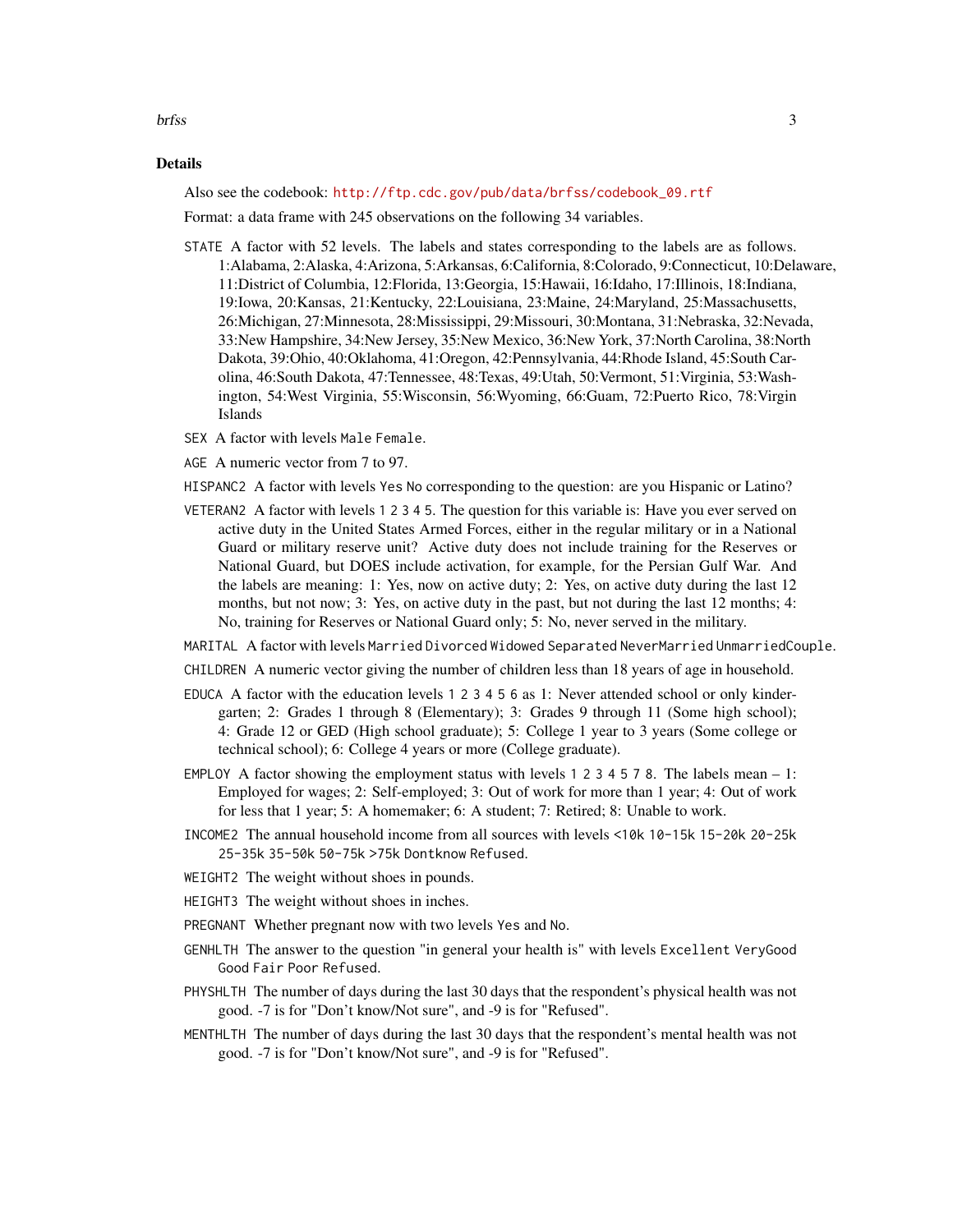- POORHLTH The number of days during the last 30 days that poor physical or mental health keep the respondent from doing usual activities, such as self-care, work, or recreation. -7 is for "Don't know/Not sure", and -9 is for "Refused".
- HLTHPLAN Whether having any kind of health care coverage, including health insurance, prepaid plans such as HMOs, or government plans such as Medicare. The answer has two levels: Yes and No.
- CAREGIVE Whether providing any such care or assistance to a friend or family member during the past month, with levels Yes and No.
- QLACTLM2 Whether being limited in any way in any activities because of physical, mental, or emotional problems, with levels Yes and No.
- DRNKANY4 Whether having had at least one drink of any alcoholic beverage such as beer, wine, a malt beverage or liquor during the past 30 days, with levels Yes and No.
- ALCDAY4 The number of days during the past 30 days that the respondent had at least one drink of any alcoholic beverage. -7 is for "Don't know/Not sure", and -9 is for "Refused".
- AVEDRNK2 The number of drinks on the average the respondent had on the days when he/she drank, during the past 30 days. -7 is for "Don't know/Not sure", and -9 is for "Refused".
- SMOKE100 Whether having smoked at least 100 cigarettes in the entire life, with levels Yes and No.
- SMOKDAY2 The frequency of days now smoking, with levels Everyday Somedays and NotAtAll(not at all).
- STOPSMK2 Whether having stopped smoking for one day or longer during the past 12 months because the respondent was trying to quit smoking, with levels Yes and No.
- LASTSMK1 A factor with levels 3 4 5 6 7 8 corresponding to the question: how long has it been since last smokeing cigarettes regularly? The labels mean: 3: Within the past 6 months (3 months but less than 6 months ago); 4: Within the past year (6 months but less than 1 year ago); 5: Within the past 5 years (1 year but less than 5 years ago); 6: Within the past 10 years (5 years but less than 10 years ago); 7: 10 years or more; 8: Never smoked regularly.
- FRUIT The number of fruit the respondent eat every year, not counting juice. -7 is for "Don't know/Not sure", and -9 is for "Refused".
- GREENSAL The number of servings of green salad the respondent eat every year. -7 is for "Don't know/Not sure", and -9 is for "Refused".
- POTATOES The number of servings of potatoes, not including french fries, fried potatoes, or potato chips, that the respondent eat every year. -7 is for "Don't know/Not sure", and -9 is for "Refused".
- CARROTS The number of carrots the respondent eat every year. -7 is for "Don't know/Not sure", and -9 is for "Refused".
- VEGETABL The number of servings of vegetables the respondent eat every year, not counting carrots, potatoes, or salad. -7 is for "Don't know/Not sure", and -9 is for "Refused".
- FRUITJUI The number of fruit juices such as orange, grapefruit, or tomato that the respondent drink every year. -7 is for "Don't know/Not sure", and -9 is for "Refused".
- BMI4 Body Mass Index (BMI). Computed by WEIGHT in Kilograms/(HEIGHT in Meters \* HEIGHT3 in Meters). Missing if any of WEIGHT2 or HEIGHT3 is missing.

#### Source

[http://www.cdc.gov/brfss/data\\_documentation/index.htm](http://www.cdc.gov/brfss/data_documentation/index.htm)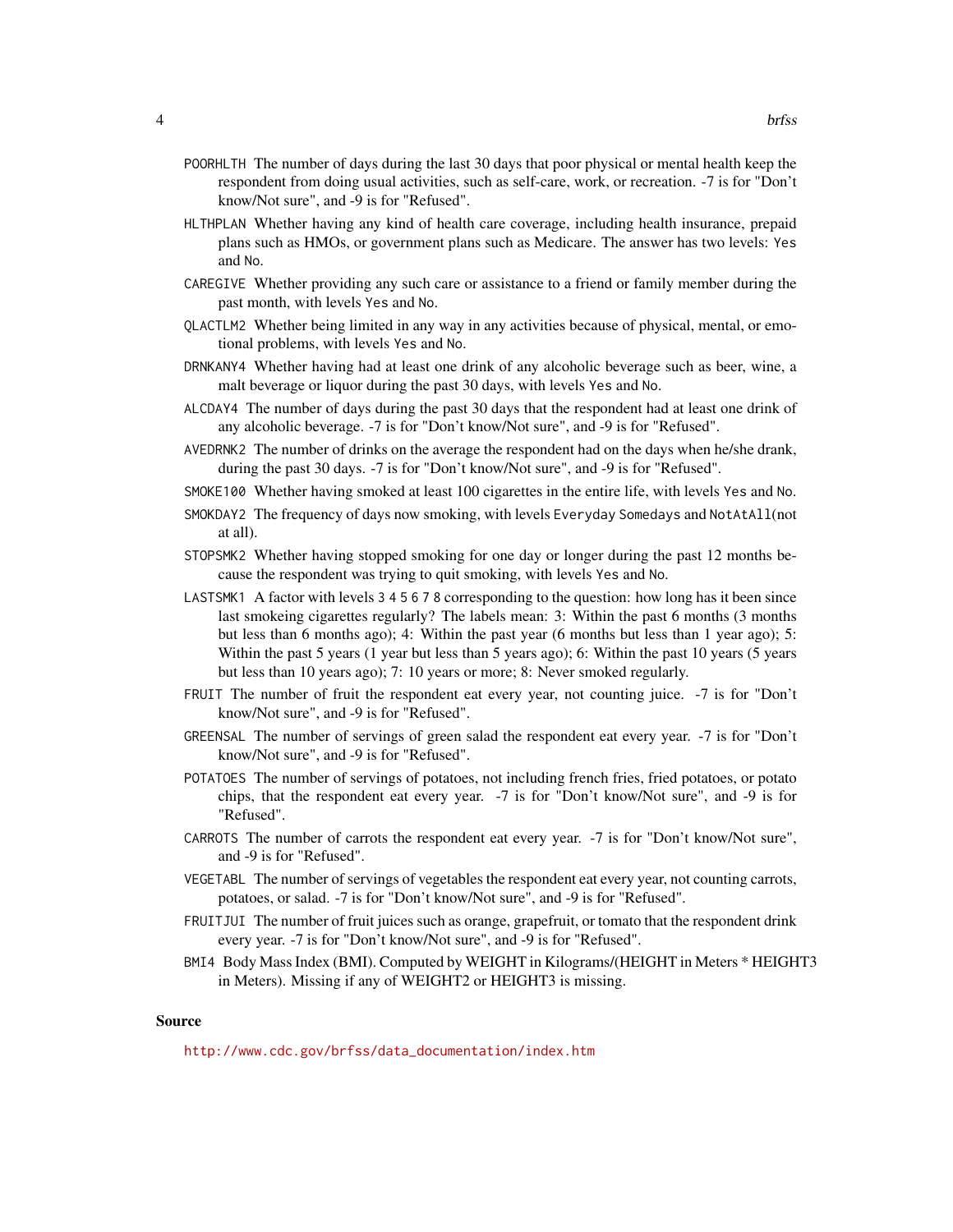## <span id="page-4-0"></span>compute\_missing\_pct 5

## Examples

```
if (interactive()) {
    data(brfss)
   MissingDataGUI(brfss)
}
```
compute\_missing\_pct *Compute the numeric summary of the missingness*

## Description

Compute the numeric summary of the missingness

## Usage

```
compute_missing_pct(dat)
```
### Arguments

dat A data frame.

## Value

A list including (1) a data frame 'missingsummary' that provides a table of missingness; (2) the total missing percentage; (3) the percent of variables that contain missing values; (4) the ratio of observations that have missings.

## Author(s)

Xiaoyue Cheng <<xycheng@unomaha.edu>>

## Examples

```
data(tao)
compute_missing_pct(tao)
```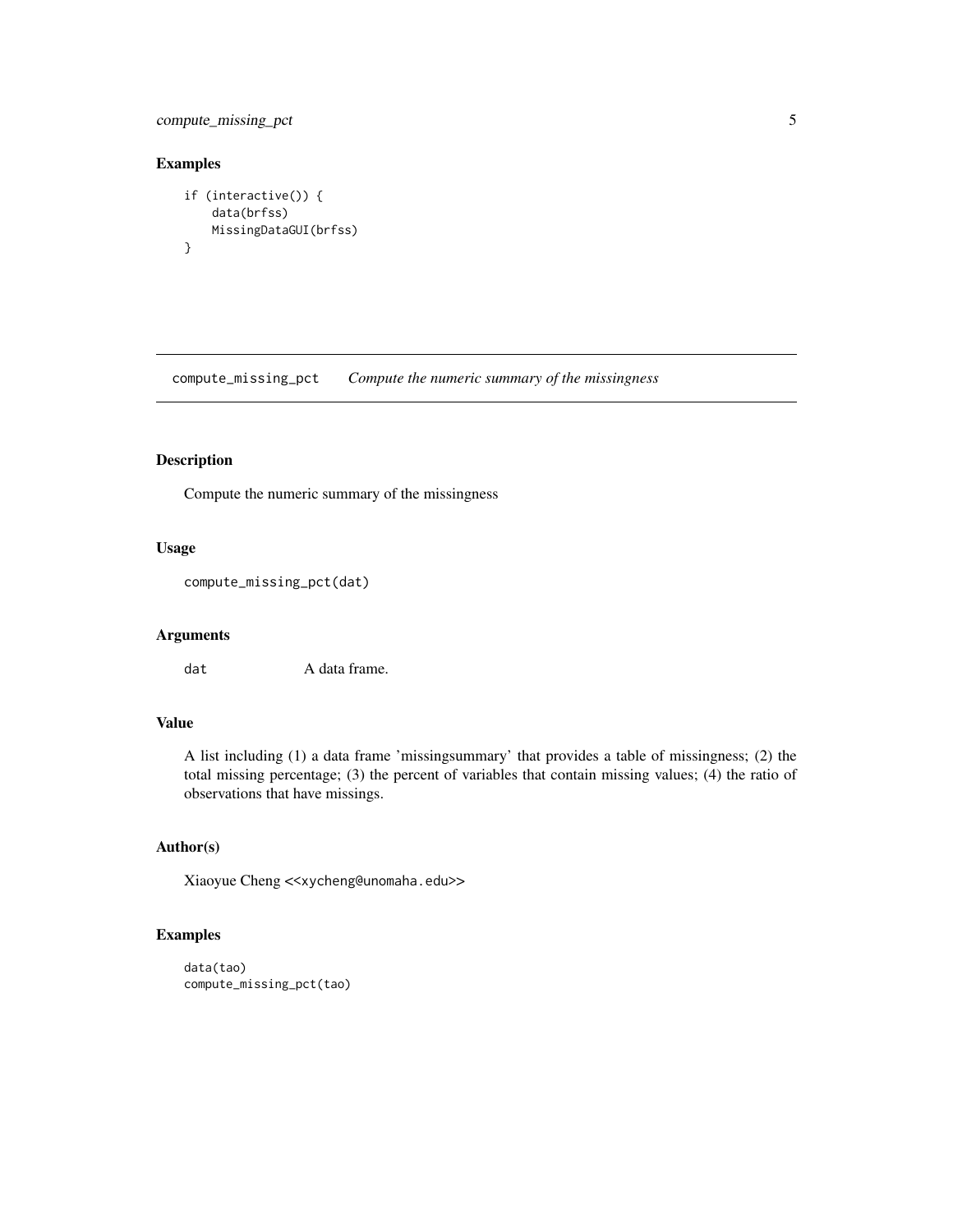<span id="page-5-0"></span>

#### Description

This function provides eight methods for imputation with categorical varaibles as conditions.

#### Usage

```
imputation(origdata, method, vartype = NULL, missingpct = NULL, condition = NULL,
   kmn = 5, mi.n = 3, mi.seed = 1234567, row\_var = NULL
```
#### Arguments

| origdata   | A data frame whose missing values need to be imputed. This data frame should<br>be selected from the missing data GUI.                                                                                                                                                                              |
|------------|-----------------------------------------------------------------------------------------------------------------------------------------------------------------------------------------------------------------------------------------------------------------------------------------------------|
| method     | The imputation method selected from the missing data GUI. Must be one of<br>'Below 10 'MI:areg','MI:norm','MI:mice','MI:mi'. If method='MI:mice', then<br>the methods of the variables containing NA's must be attached with argument<br>method. If not, then default methods are used.             |
| vartype    | A vector of the classes of origdata. The length is the same as the number of<br>columns of origdata. The value should be from "integer", "numeric", "logical",<br>"character", "factor", and "ordered".                                                                                             |
| missingpct | A vector of the percentage of missings of the variables in origdata. The length is<br>the same as the number of columns of origdata. The values should be between<br>$0$ and $1$ .                                                                                                                  |
| condition  | A vector of categorical variables. The dataset will be partitioned based on those<br>variables, and then the imputation is implemented in each group. There are no<br>missing values in those variables. If it is null, then there is no division. The<br>imputation is based on the whole dataset. |
| knn        | number of the neighbors.                                                                                                                                                                                                                                                                            |
| mi.n       | number of the imputation sets for multiple imputation                                                                                                                                                                                                                                               |
| mi.seed    | random number seed for multiple imputation                                                                                                                                                                                                                                                          |
| row_var    | A column name (character) that defines the ID of rows.                                                                                                                                                                                                                                              |

#### Details

The imputation methods: This list displays all the imputation methods. Users can make one selection. (1) 'Below 10 NA's of one variable will be replaced by the value which equals to the minimum of the variable minus 10 For categorical variables, NA's are treated as a new category. Under this status the selected conditioning variables are ignored. If the data are already imputed, then this item will show the imputed result. (2) 'Simple' will create three tabs: Median, Mean, and Random Value. 'Median' means NA's will be replaced by the median of this variable (omit NA's). 'Mean' means NA's will be replaced by the mean of the variable (omit NA's). The median does not apply to the nominal variable, neither does the mean to the categorical variable. In these cases the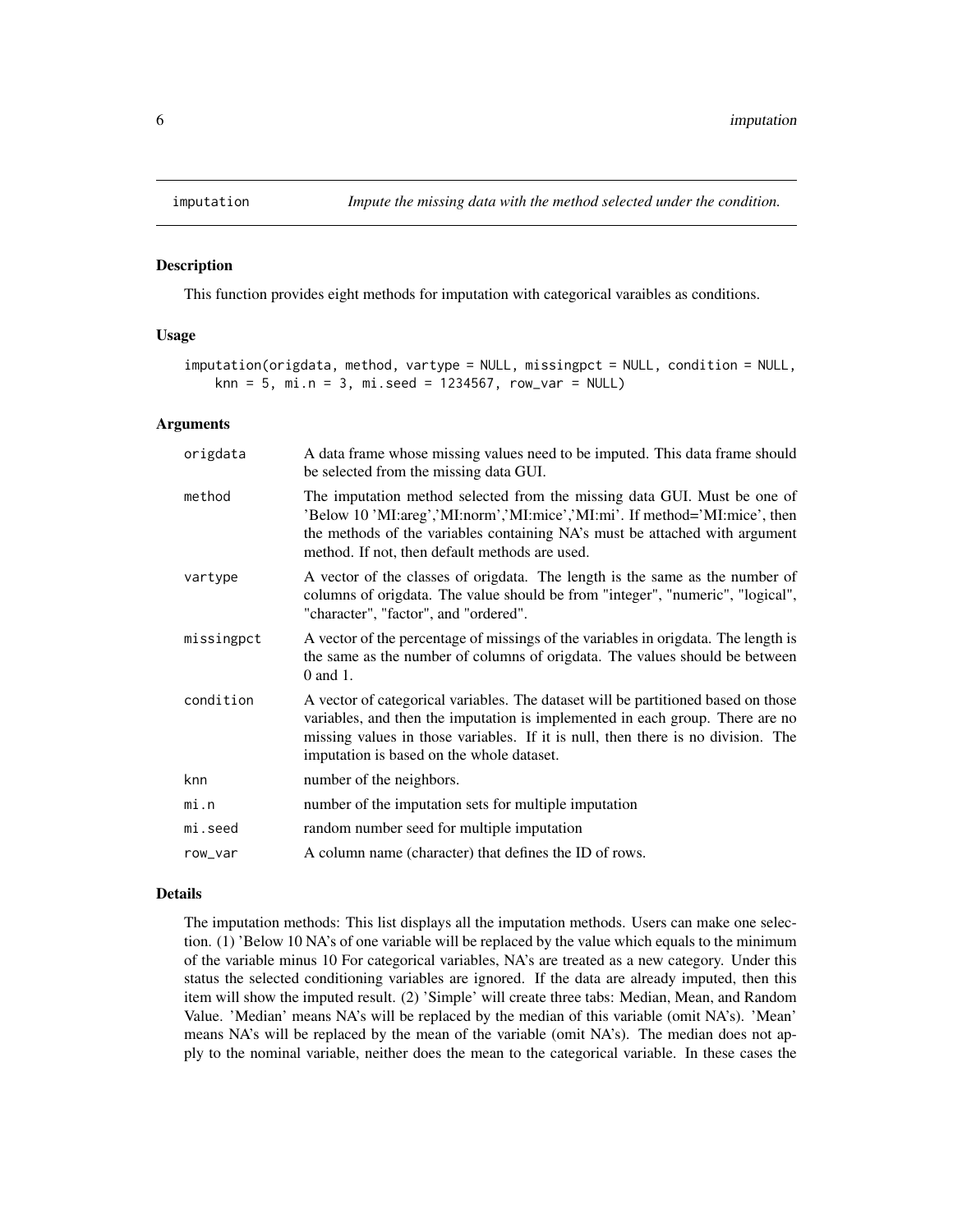### <span id="page-6-0"></span>MissingDataGUI 7 2012 12:30 12:30 12:30 12:30 12:30 12:30 12:30 12:30 12:30 12:30 12:30 12:30 12:30 12:30 12:30 12:30 12:30 12:30 12:30 12:30 12:30 12:30 12:30 12:30 12:30 12:30 12:30 12:30 12:30 12:30 12:30 12:30 12:30 12

mode (omit NA's) is provided. 'Random Value' means NA's will be replaced by any values of this variable (omit NA's) which are randomly selected. (3) 'Neighbor' contains two methods: 'Average Neighbor' and 'Random Neighbor'. 'Average Neighbor' will replace the NA's by the mean of the nearest neighbors. 'Random Neighbor' substitutes the missing for a random sample of the k nearest neighbors. The number of neighbors is default to 5, and can be changed by argument knn. The Neighbor methods require at lease one case to be complete, at least two variables to be selected, and no factor/character variables. The ordered factors are treated as integers. The method will return the overall mean or a global random sample value if the observation only contains NA's. (4) 'MI:areg' uses function [aregImpute](#page-0-0) from package **Hmisc**. It requires at lease one case to be complete, and at least two variables to be selected.  $(5)$  'MI:norm' uses function [imp.norm](#page-0-0) from package **norm**. It requires all selected variables to be numeric(at least integer), and at least two variables to be selected. Sometimes it cannot converge, then the programme will leave NA's without imputation. (6) 'MI:mice' uses the mice package. The methods of the variables containing NA's must be attached with argument method. If not, then default methods are used.  $(7)$  'MI:mi' employes the **mi** package.

#### Value

The imputed data frame with the last column being the row number from the original dataset. During the procedure of the function, rows may be exchanged, thus a column of row number could keep track of the original row number and then help to find the shadow matrix.

### Author(s)

Xiaoyue Cheng <<xycheng@unomaha.edu>>

<span id="page-6-1"></span>MissingDataGUI *The Starting of Missing Data GUI.*

## **Description**

This function starts an open-files GUI, allowing 1) selecting one or more data files; 2)opening the main missing-data GUI for one data file. The missing data GUI consists of two tabs. In the summary tab, there are a list of all variables, a list of variables having missing values to color by, two radios for imputation methods and graph types respectively, a checkbox group for the conditional variables, four buttons and a graphics device. In the help tab, the layout is the same as the summary tab. But when the users move their mouse on those widgets, or click any of those radios or buttons, the functions of all widgets will be described at the place of the graphics device. The attributes of the variables can be changed. If the user double clicks on any variables in the top left table of missing-data GUI, an attribute window will pop up. Then the name could be edited, and the class could be changed to one of the four classes: integer, numeric, factor, and character. When a numeric variable is changed to a categorical variable, the condtions in the bottom left checkbox group will be updated. If the list of the color by variables is very long, the selector allows text entry to find the variable when this widget is active.

#### Usage

```
MissingDataGUI(data = NULL, width = 1000, height = 750)
```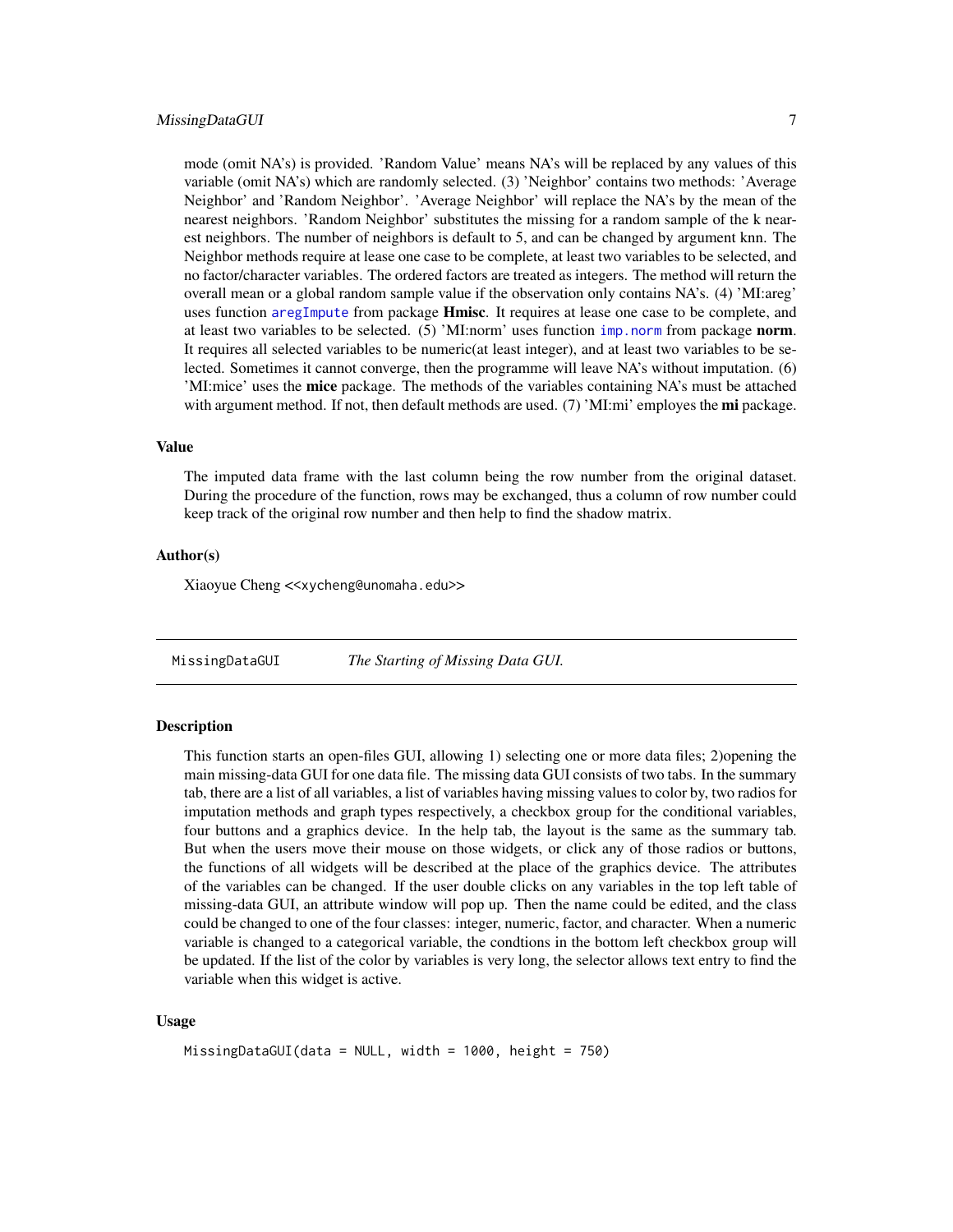## <span id="page-7-0"></span>Arguments

| data   | A data frame which is shown in the main missing-data GUI. If it is null, then the<br>open-files GUI opens. |
|--------|------------------------------------------------------------------------------------------------------------|
| width  | the width of window. Default to be 1000, and the minimal is 800.                                           |
| height | the height of window. Default to be 750, and the minimal is 600.                                           |

## Details

If more than one files are listed in the window but no file is focused when clicking the "Watch Missing Values", then the first file is selected for the main missing-data GUI. If more than one files are focused, then the first file of the focused files is selected for the main GUI.

#### Author(s)

Xiaoyue Cheng <<xycheng@unomaha.edu>>

## Examples

```
if (interactive()) {
   MissingDataGUI()
    data(tao)
   MissingDataGUI(tao)
    data(brfss)
   MissingDataGUI(brfss)
}
```
scale\_colour\_discrete *Change the discrete color scale for the plots generated by ggplot2*

## Description

Change the discrete color scale for the plots generated by ggplot2

#### Usage

```
scale_colour_discrete(...)
```
#### Arguments

... parameters passed into the function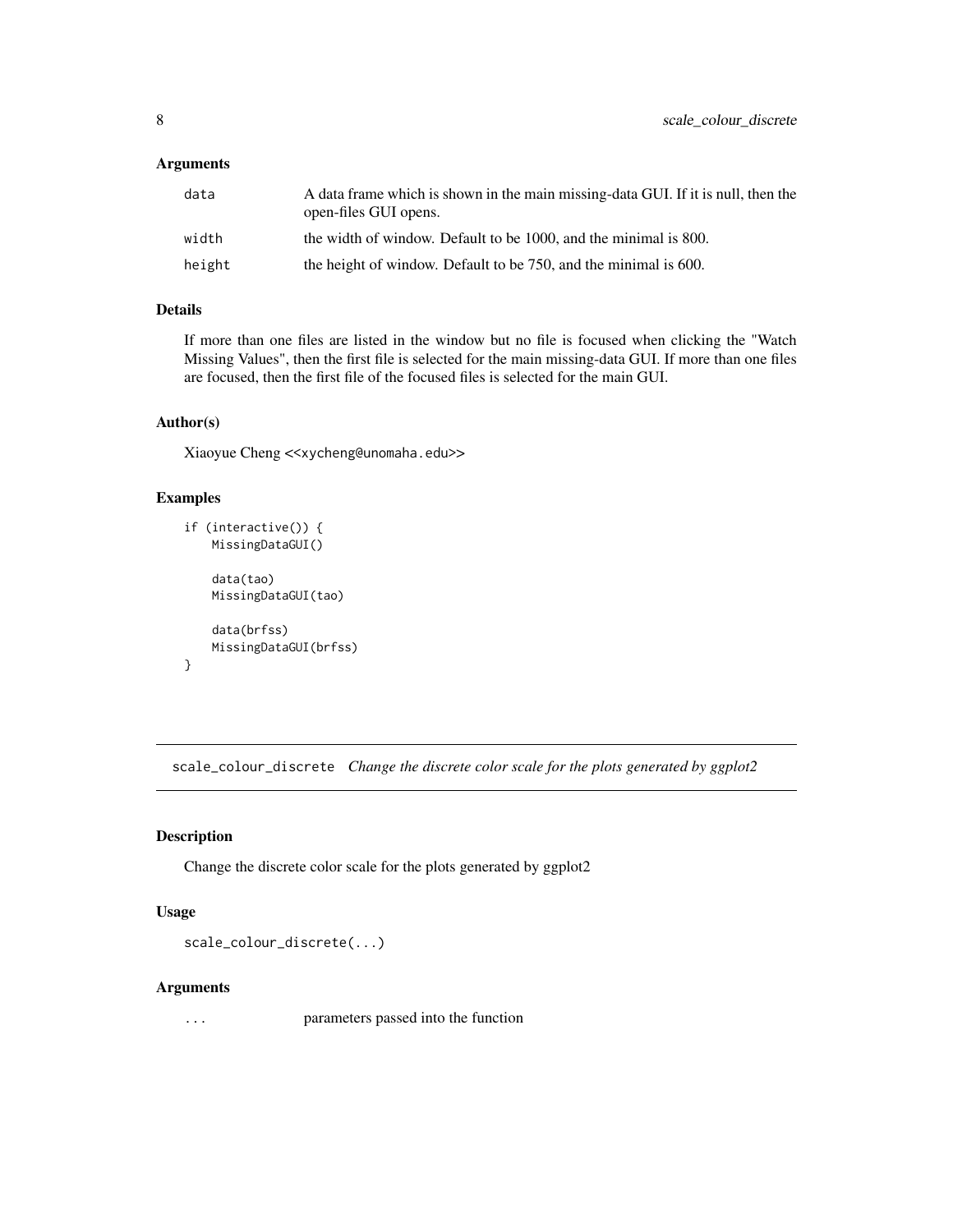<span id="page-8-0"></span>scale\_fill\_discrete *Change the discrete fill scale for the plots generated by ggplot2*

#### **Description**

Change the discrete fill scale for the plots generated by ggplot2

#### Usage

```
scale_fill_discrete(...)
```
#### Arguments

... parameters passed into the function

tao *West Pacific Tropical Atmosphere Ocean Data, 1993 & 1997.*

#### **Description**

Real-time data from moored ocean buoys for improved detection, understanding and prediction of El Ni'o and La Ni'a.

#### Usage

data(tao)

## Details

The data is collected by the Tropical Atmosphere Ocean project ( [http://www.pmel.noaa.gov/](http://www.pmel.noaa.gov/tao/index.shtml) [tao/index.shtml](http://www.pmel.noaa.gov/tao/index.shtml)).

Format: a data frame with 736 observations on the following 8 variables.

year A factor with levels 1993 1997.

latitude A factor with levels -5 -2 0.

longitude A factor with levels -110 -95.

- sea.surface.temp Sea surface temperature(degree Celsius), measured by the TAO buoys at one meter below the surface.
- air.temp Air temperature(degree Celsius), measured by the TAO buoys three meters above the sea surface.
- humidity Relative humidity( buoys 3 meters above the sea surface.
- uwind The East-West wind vector components(M/s). TAO buoys measure the wind speed and direction four meters above the sea surface. If it is positive, the East-West component of the wind is blowing towards the East. If it is negative, this component is blowing towards the West.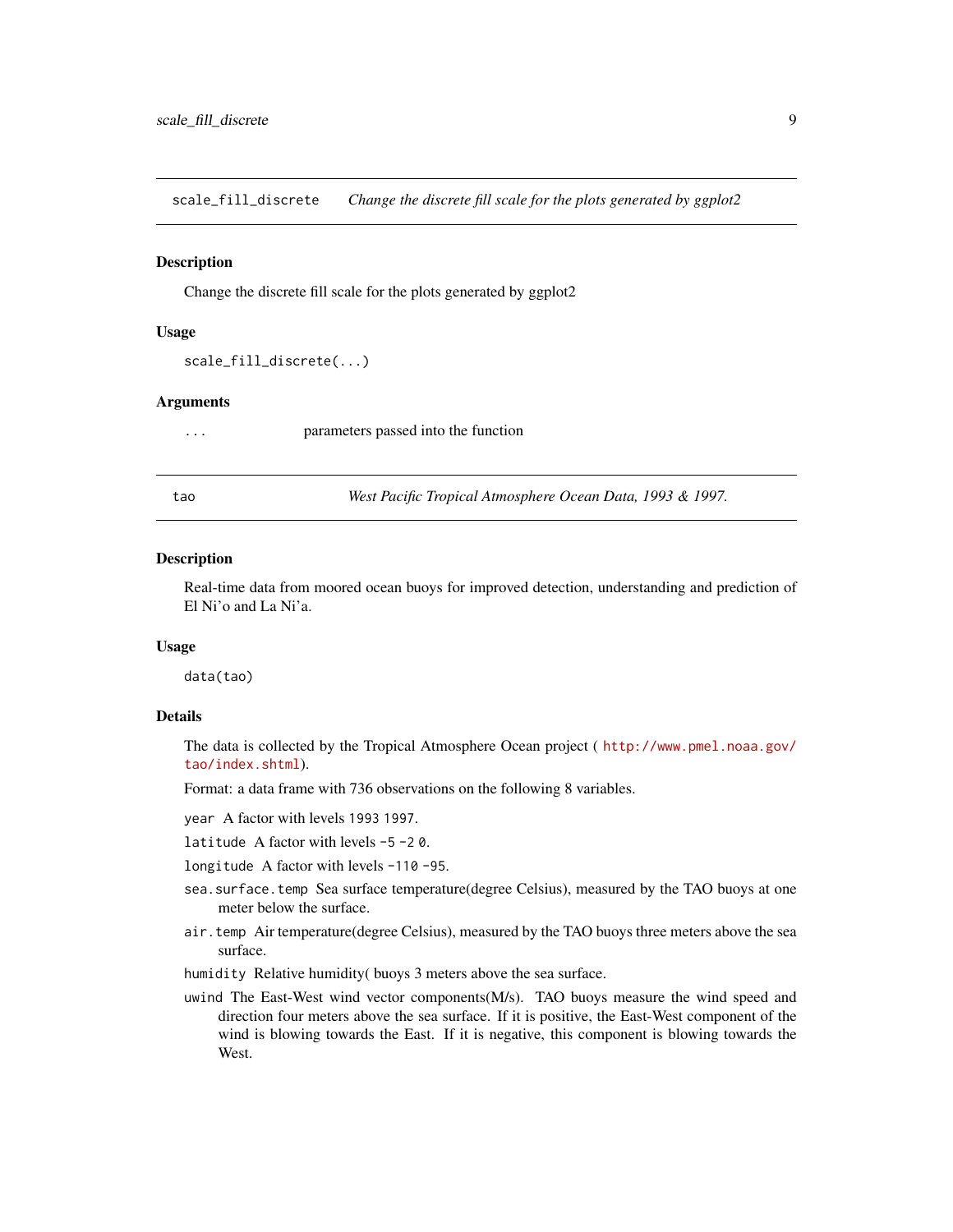<span id="page-9-0"></span>vwind The North-South wind vector components(M/s). TAO buoys measure the wind speed and direction four meters above the sea surface. If it is positive, the North-South component of the wind is blowing towards the North. If it is negative, this component is blowing towards the South.

#### Source

[http://www.pmel.noaa.gov/tao/data\\_deliv/deliv.html](http://www.pmel.noaa.gov/tao/data_deliv/deliv.html)

#### Examples

```
if (interactive()) {
    data(tao)
    MissingDataGUI(tao)
}
```
WatchMissingValues *The Main Window of Missing Data GUI.*

#### Description

This function is to open the missing data GUI. The widgets shown in the GUI include: a table of all variables in the dataset, a checkbox group of categorical variables to condition on, a table of variables which have missing values to coloy by, a radio of imputation methods, a radio of graph types, three command buttons, and a graphics device. In this GUI the user can: 1)change the name and class of the selected variable; 2)look at the numeric summary for the missing values in the selected variables; 3)look at the plot of imputed data, under one of the imputation methods and one of the graph types and one color-by variable, with or without the conditions; 4)export the imputed data as well as the missing shadow matrix, and save them to a data file(csv).

## Usage

```
WatchMissingValues(h, data = NULL, gt = NULL, size.width = 1000, size.height = 750,
    ...)
```
#### Arguments

| h           | A list with components obj referring to the button "Watch Missing Values" in<br>MissingDataGUI.              |
|-------------|--------------------------------------------------------------------------------------------------------------|
| data        | A data frame which is shown in the missing-data GUI. If it is null, then param-<br>eter gt must not be null. |
| gt          | A widget created by gtable(). It should be passed from Missing Data GUI.                                     |
| size.width  | the width of window. Default to be 1000, and the minimal is 800.                                             |
| size.height | the height of window. Default to be 750, and the minimal is 600.                                             |
| $\ddotsc$   | Other parameters to be passed to this function.                                                              |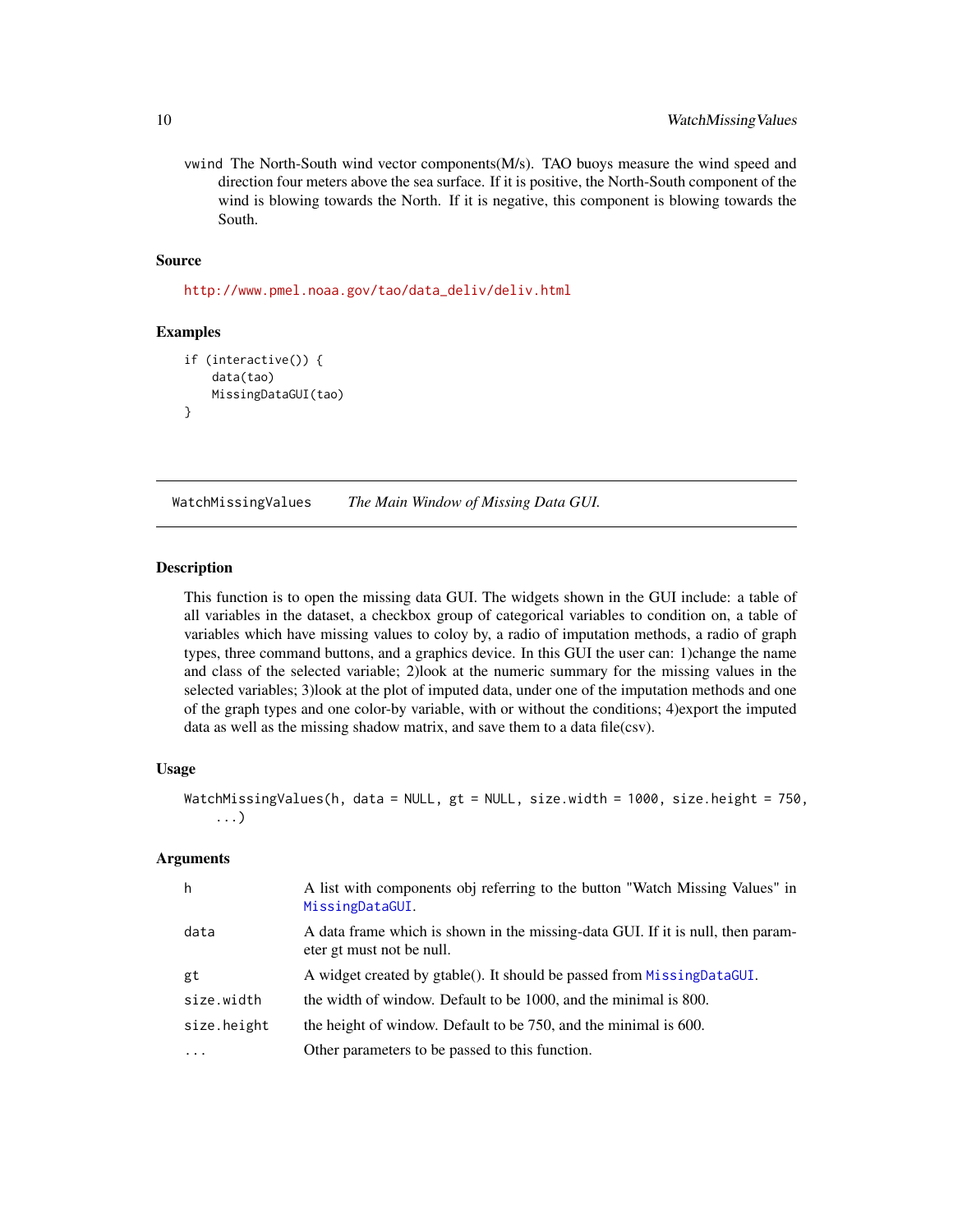#### WatchMissing Values 11

#### Details

The missing data GUI consists of two tabs. In the summary tab, there are a list of all variables, a list of variables having missing values to color by, two radios for imputation methods and graph types respectively, a checkbox group for the conditional variables, four buttons and a graphics device. In the help tab, the layout is the same as the summary tab. But when the users move their mouse on those widgets, or click any of those radios or buttons, the functions of all widgets will be described at the place of the graphics device. The attributes of the variables can be changed. If the user double clicks on any variables in the top left table of missing-data GUI, an attribute window will pop up. Then the name could be edited, and the class could be changed to one of the four classes: integer, numeric, factor, and character. When a numeric variable is changed to a categorical variable, the condtions in the bottom left checkbox group will be updated. If the list of the color by variables is very long, the selector allows text entry to find the variable when this widget is active.

## Author(s)

Xiaoyue Cheng <<xycheng@unomaha.edu>>

#### Examples

```
if (interactive()) {
    data(tao)
    WatchMissingValues(data = tao)
    data(brfss)
    WatchMissingValues(data = brfss)
}
```